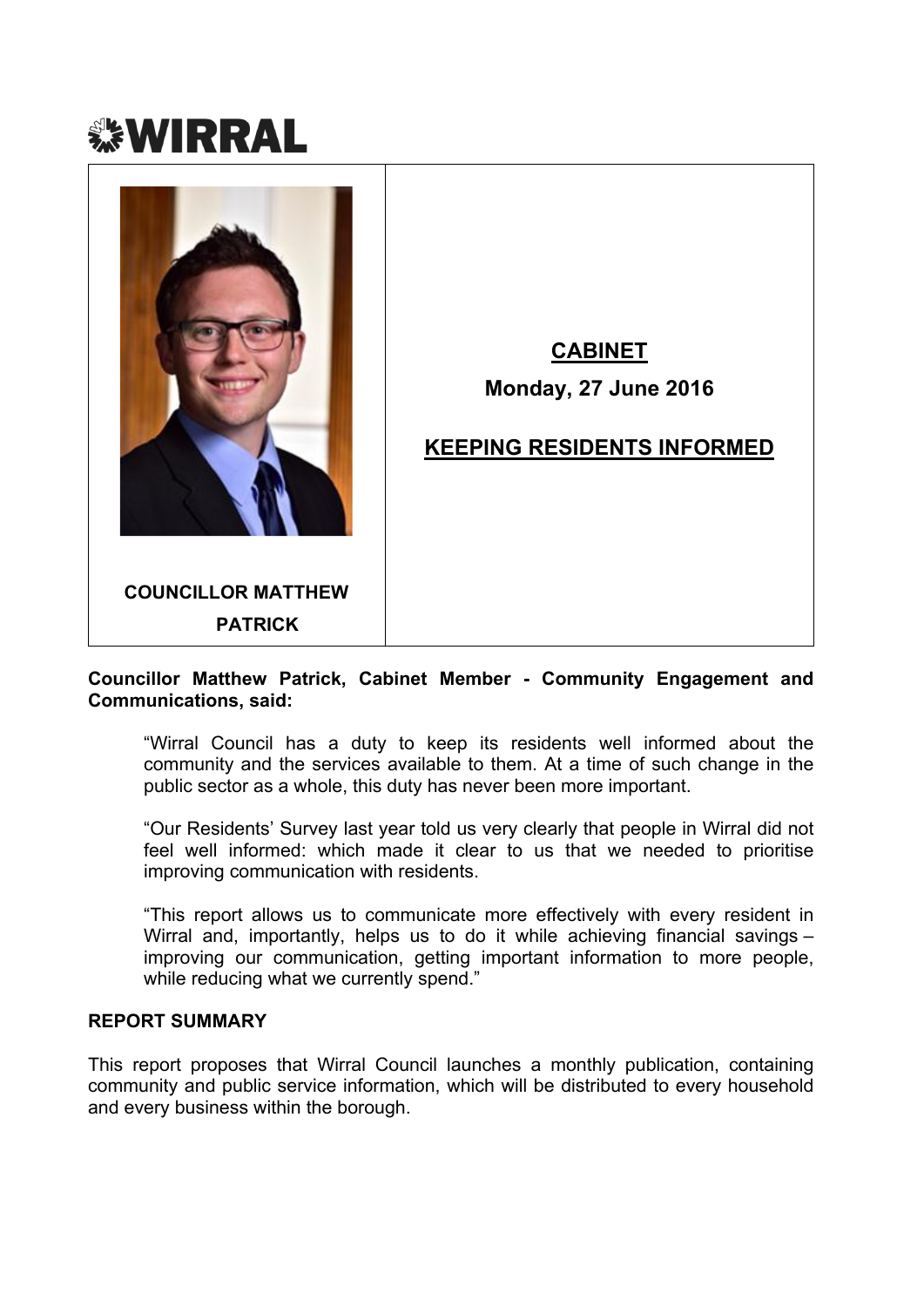This proposal is a direct response to the findings of the Wirral Residents' Survey in 2015; one of the key findings of which was that Wirral residents did not feel well informed about services and information in their area.

The publication would be funded through consolidating a proportion of the Council's current advertising spend and accepting advertising which, combined, allow the Council to significantly improve its ability to communicate with all residents while making cumulative savings on existing advertising costs.

Therefore, no 'new' expenditure would be incurred through the development of this community newsletter: it would be funded entirely through consolidating and making better use of existing, required spend.

This report affects all wards in the borough and is not a key decision.

#### **RECOMMENDATION/S**

Cabinet is requested to:

- 1) Agree the approach for developing a monthly publication, distributed to every household and business in the borough set out in the report.
- 2) Note the projected financial savings associated with this project, outlined for Cabinet in section four of this report.
- 3) Authorise officers to take all necessary steps including requisite procurement exercises in order to progress the proposal for a monthly publication as outlined in the report with a view to delivering the first edition in late autumn 2016.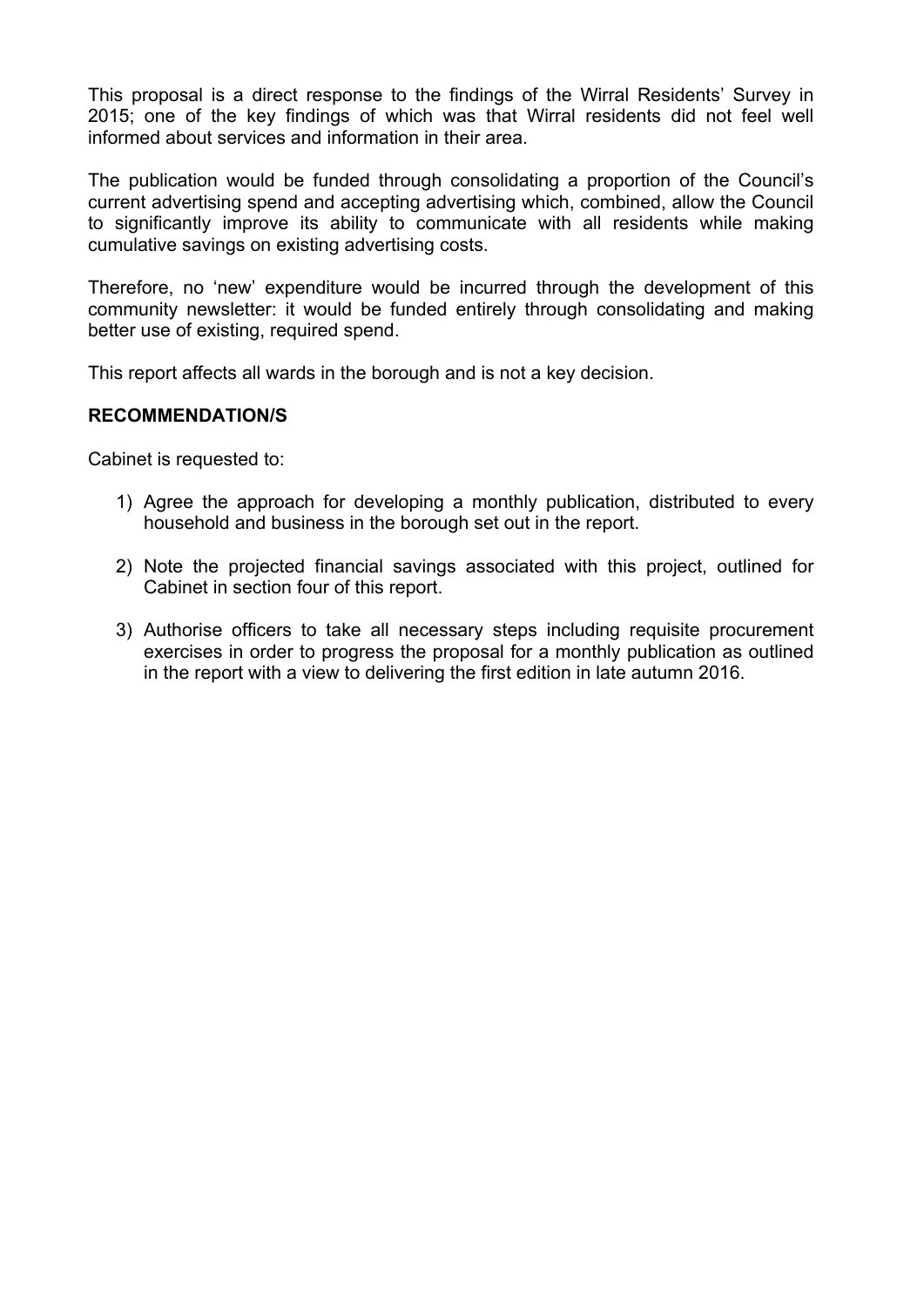## **SUPPORTING INFORMATION**

### **1.0 REASON/S FOR RECOMMENDATION/S**

- 1.1 Through the Wirral Residents' Survey 2015 the Council is aware that residents do not feel well informed about services and developments within the borough. The Survey indicated that in this area Wirral performed significantly worse than other comparable authorities and highlighted "keeping residents informed" as an area which should be prioritised.
- 1.2 This proposal is a direct response to this recommendation and the survey findings. The Council is in a position where it is able to reinvest a proportion of current advertising costs into the development of a printed publication, containing public service information and community news, which would be delivered to every resident and business in the borough. Keeping residents better informed while at the same time achieving financial savings for the authority.

### **2.0 OTHER OPTIONS CONSIDERED**

- 2.1 The Council has identified "keeping residents informed" as a major priority for the coming year, made even more important by the changing nature of public services and the potential for further change in the coming years due to ongoing financial challenges.
- 2.2 It is not appropriate for the Council to respond to this need through investing additional resources into communications activity, particularly in a time of ongoing austerity policies from Central Government. Instead, we must make better use of the resources currently invested in communicating with residents. Redirecting a proportion of those funds into the creation of a printed publication can achieve this.

### **3.0 BACKGROUND INFORMATION**

- 3.1 This project will see the Council develop and launch a publication, designed to improve how informed residents are about community information, public services and developments. The publication will be delivered to all 147,000 Wirral households, all 7,500 Wirral businesses and see an additional 15,000 copies distributed to high-footfall locations such as supermarkets, hospitals and train/bus stations. We will additionally develop a new website to carry similar information as well as make better use of social media and other digital channels.
- 3.2 The project is designed to achieve an improvement in how well informed Wirral residents feel about services and community information, helping to connect our communities. It will also allow the Council to both decrease and make better use of funding which is currently used to communicate with residents through advertising for various services and requirements.

### Keeping Residents Informed

3.3 The Council commissioned a robust and comprehensive programme of market research in late 2015, in order to more fully understand what is most important to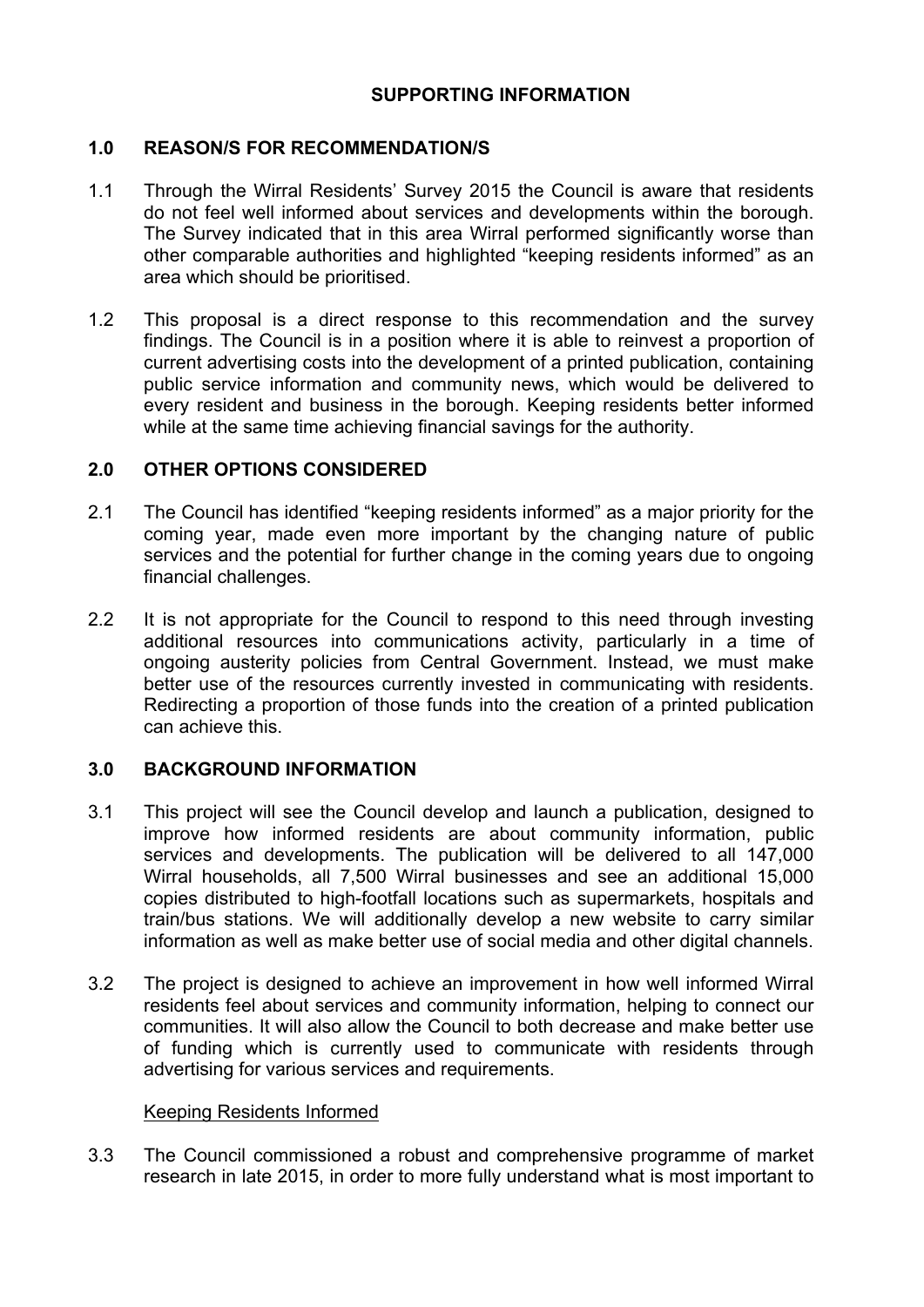residents, and what they feel about the borough, the Council and public services in general. This research delivered some hugely valuable insight into what residents want and need from their public services, and has also provided some powerful findings with profound communications implications.

- 3.4 The Wirral Resident Survey findings are available on the Council website at [www.wirral.gov.uk/wirralplan.](http://www.wirral.gov.uk/wirralplan) Some key findings relevant to this proposal include:
	- The majority of residents (58%) do not feel that the council keeps them well informed about the services it provides. This is significantly greater than any of the other comparator authorities, where the average is 43%. The Ipsos Mori findings were clear that communicating with residents is an area which should be prioritised in the future.
	- Residents living in Wirral West are significantly more likely to state that they feel well informed (51%) about council services and the benefits it provides, although a similar proportion (49%) does not feel well informed. Those who are more likely to say they are not informed are female (62%), young people (18 to 34 – 71%) and private housing tenants (71%).
	- Residents living in Birkenhead and Wallasey were most likely to state they did not feel informed (Birkenhead – 64%, Wallasey – 60%) about council services and the benefits they provide.

(Source: Ipsos Mori Wirral Residents' Survey 2015. Available at www.wirral.gov.uk/wirralplan)

- 3.5 We are aware existing publications do not reach all Wirral residents through their distribution; with information available suggesting around 1 in 3 Wirral households do not receive a local newspaper or similar publication. We are also aware that while internet usage is growing, not all residents are able or inclined to visit websites to find out about local information relating to public services, events and activities.
- 3.6 It is due to these reasons the Council believes a new publication which will be available to every Wirral resident, as well as increased and improved digital communications across a redeveloped website and social media platforms, is appropriate and reasonable in order to meet our primary objective of keeping all Wirral residents well informed.
- 3.7 The Council has held discussions and met with a range of other authorities in order to gather best practice on keeping residents better informed and has come to the conclusion that a new publication, combined with a redeveloped approach to online communications (through a new website and approach to social media), and a new programme of engagement and outreach will be the most effective approach to ensure residents are well informed
- 3.8 Making sure residents are well informed about services and community information is paramount, especially at a time of such fast-paced change to how services are provided. Delivering a major, sustained improvement in how well informed residents are is the primary driver behind the proposal to develop the publication.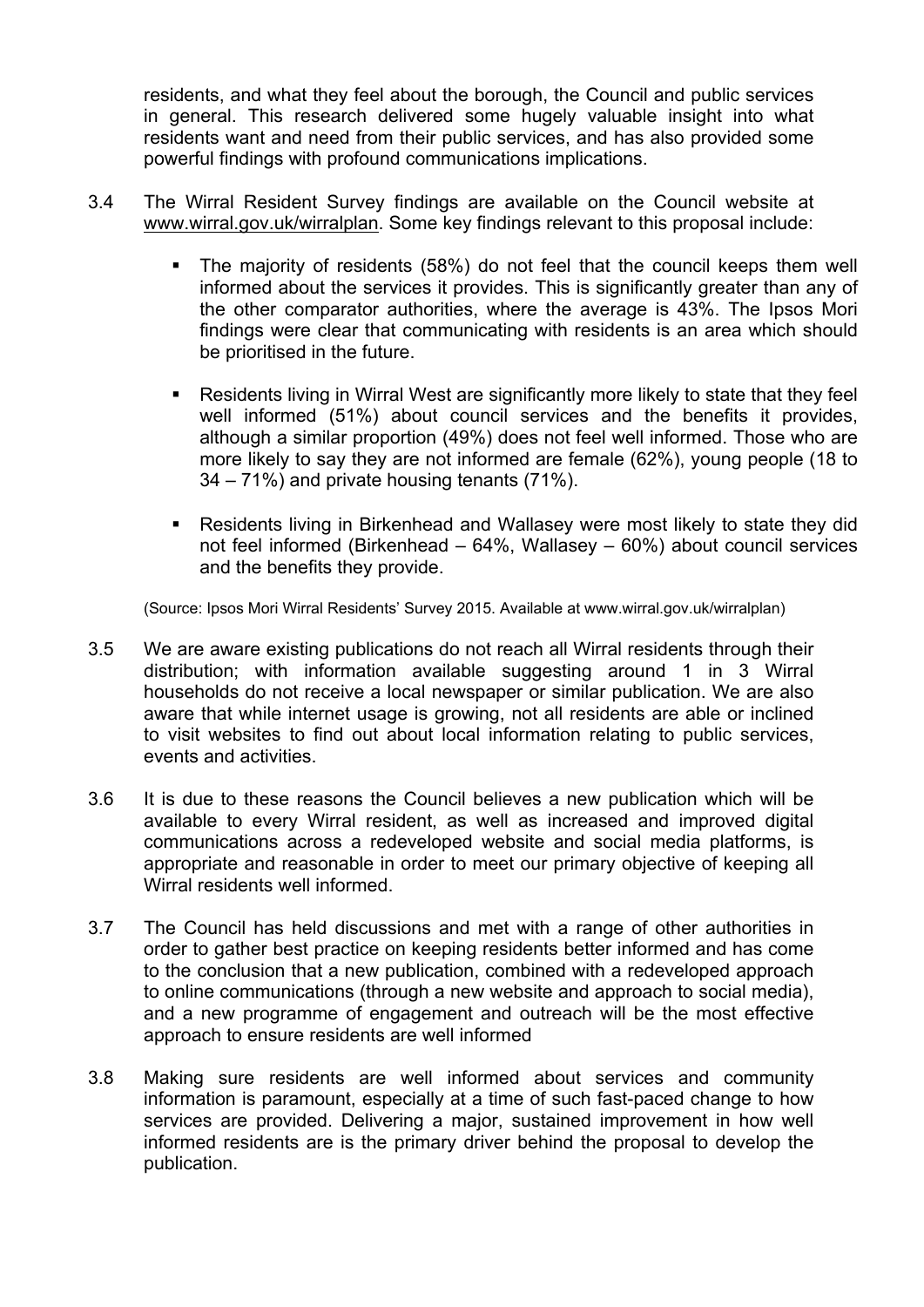3.9 It is important to the Council and the public and voluntary sectors in general that all residents have easy access to important information about the services available to them, particularly those residents in areas of increased economic deprivation.

### Publication Content

- 3.10 The publication will not compete with the existing local media publications in Wirral. The publication is designed to operate within a different space to existing media publications in the borough, in that it will publish on a monthly (rather than weekly) basis and will operate with an overwhelming focus on community and public service information, and with a different approach to content and design. The new publication will not carry 'news' in the traditional sense, but it will instead carry relevant, positive and useful information relating to public services, and community events and activities.
- 3.11 The content within the publication will conform entirely to the standards laid out in the Recommended Code of Practice for Local Authority Publicity ("the Code") set out at Appendix 1 in that it will be even handed, non-political, and appropriate, have regard to equality and diversity and be issued with care during periods of heightened sensitivity. The financial projections provided in section 4 of this report also demonstrate the Council achieving best value. The Council acknowledges this publication will involve a departure from the Code in regards to frequency. In the Council's view this is appropriate and reasonable considering the issues we are looking to address. Moreover given the content of the publication will consist of public service information, events and activities, it would not be possible to keep it sufficiently informative based on a quarterly publication.
- 3.12 The publication will be clearly identified as being produced by the Council and will not present itself as an independent media source; it will focus on community and public service information which residents will find useful and relevant to their lives.
- 3.13 The publication will include an events listing for community events and activities, and community organisations, charities and residents groups will be actively encouraged to share their news, activities and information with the Council for inclusion within the publication.

## **4.0 FINANCIAL IMPLICATIONS**

4.1 The Council spends in the region of £500,000 per year on various forms of advertising and promotion: primarily promoting services and events, recruiting staff and the placement of statutory notices. It is proposed that all of this spend is reviewed, with a proportion of the funding being redirected into supporting the delivery of the new publication, allowing the Council to continue the advertising it needs to publish, while ensuring a greater emphasis is placed on securing good value for money. This would result in the Council ceasing some advertising with external organisations.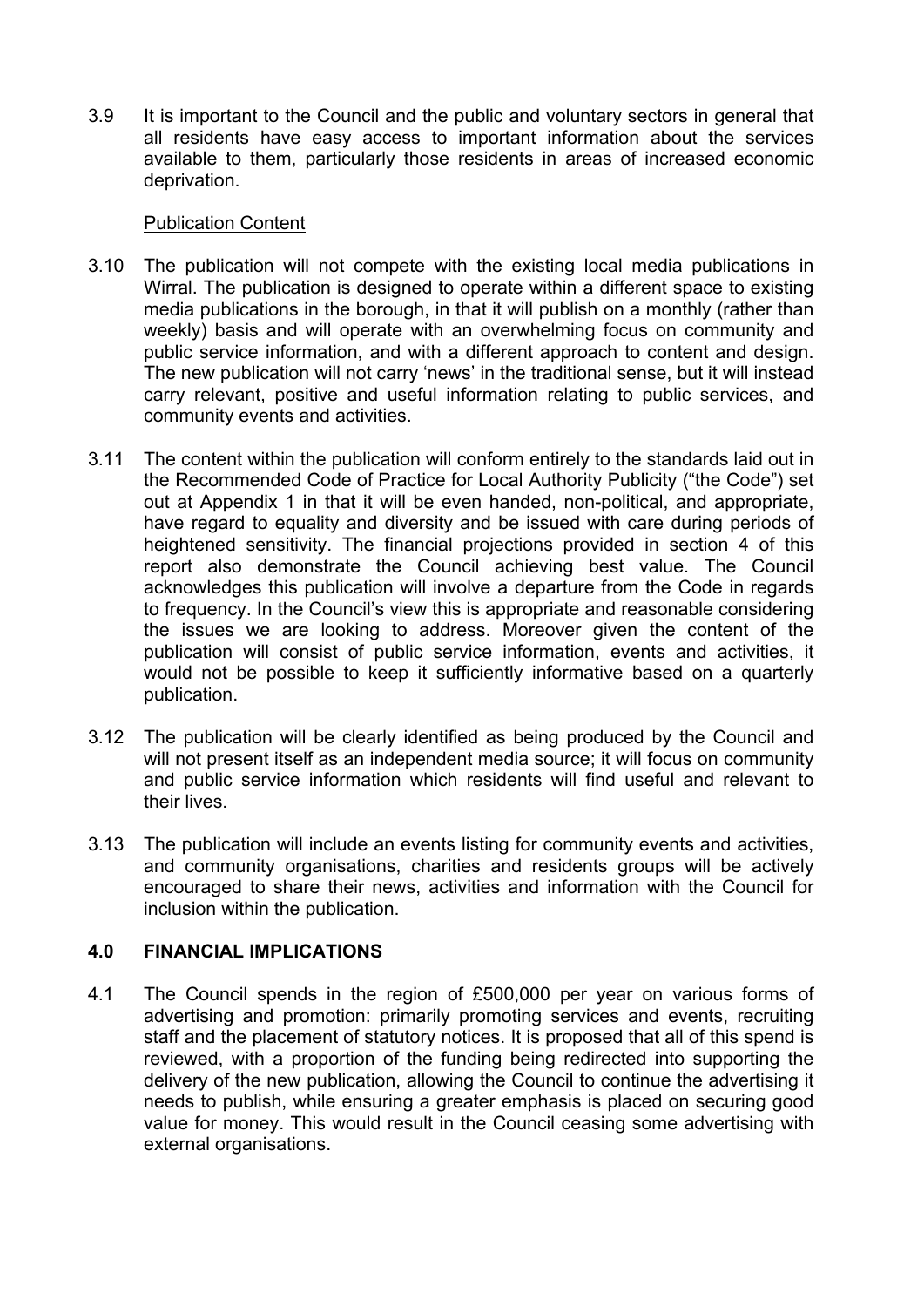- 4.2 This would ensure the publication is delivered at no extra cost to the tax payer. The publication would be funded, entirely, from redirecting existing spend into a new publication which is designed to allow the Council to achieve its primary objective for this project – keeping Wirral residents better informed. The Council would also accept advertising within this publication, to allow for the costs to be reduced on an ongoing basis. Advertising accepted within the publication will conform to legal, ethical and public health related principles.
- 4.3 The publication requires no new investment. The indicative costs of the publication are provided below. It is important to note that the 'Full Cost' provided is cost which the Council already incurs and will be redirected into the publication, allowing the Council to seek and achieve better value for money.
- 4.4 The income stated is in the form of advertising income targets which the Council will work to achieve. There is a high degree of confidence these income targets will be achieved, based on the success of outdoor advertising developed by the Council and based on conversations with other authorities about similar publications. Non-delivery of these advertising targets would result in potential overspends in the communications and marketing budget.

| Year     | <b>Full Cost</b><br>Re-directed<br>current<br>advertising spend. | <b>Income</b> | <b>Net Cost</b> |
|----------|------------------------------------------------------------------|---------------|-----------------|
| 2016-17* | £118,980                                                         | £39,000       | £79,980         |
| 2017-18  | £237,960                                                         | £85,800       | £152,160        |
| 2018-19  | £237,960                                                         | £94,380       | £143,580        |
| 2019-20  | £237,960                                                         | £103,818      | £134,142        |

\* 6 editions are planned and budgeted for in 2016-17.

### **5.0 LEGAL**

- 5.1 Under s 4 of the Local Government Act 1986 ("the 1986 Act") the Secretary of State is empowered to issue codes of recommended practice as regards local authority publicity, and local authorities must "have regard" to the provisions of such a code in coming to any decision on publicity.
- 5.2 The Code at paragraph 28 in effect imposes three prohibitions:
	- (i) First, the Council cannot publish anything that seeks to emulate commercial newspapers in style or content;
	- (ii) Secondly, the Council cannot publish a "newsletter, newssheet or similar communication" more frequently than quarterly;
	- (iii) Thirdly, if the Council does publish a (quarterly) newsletter, newssheet or similar communication, it must not "include material other than information for the public about the business, services and amenities of the council or other local service providers".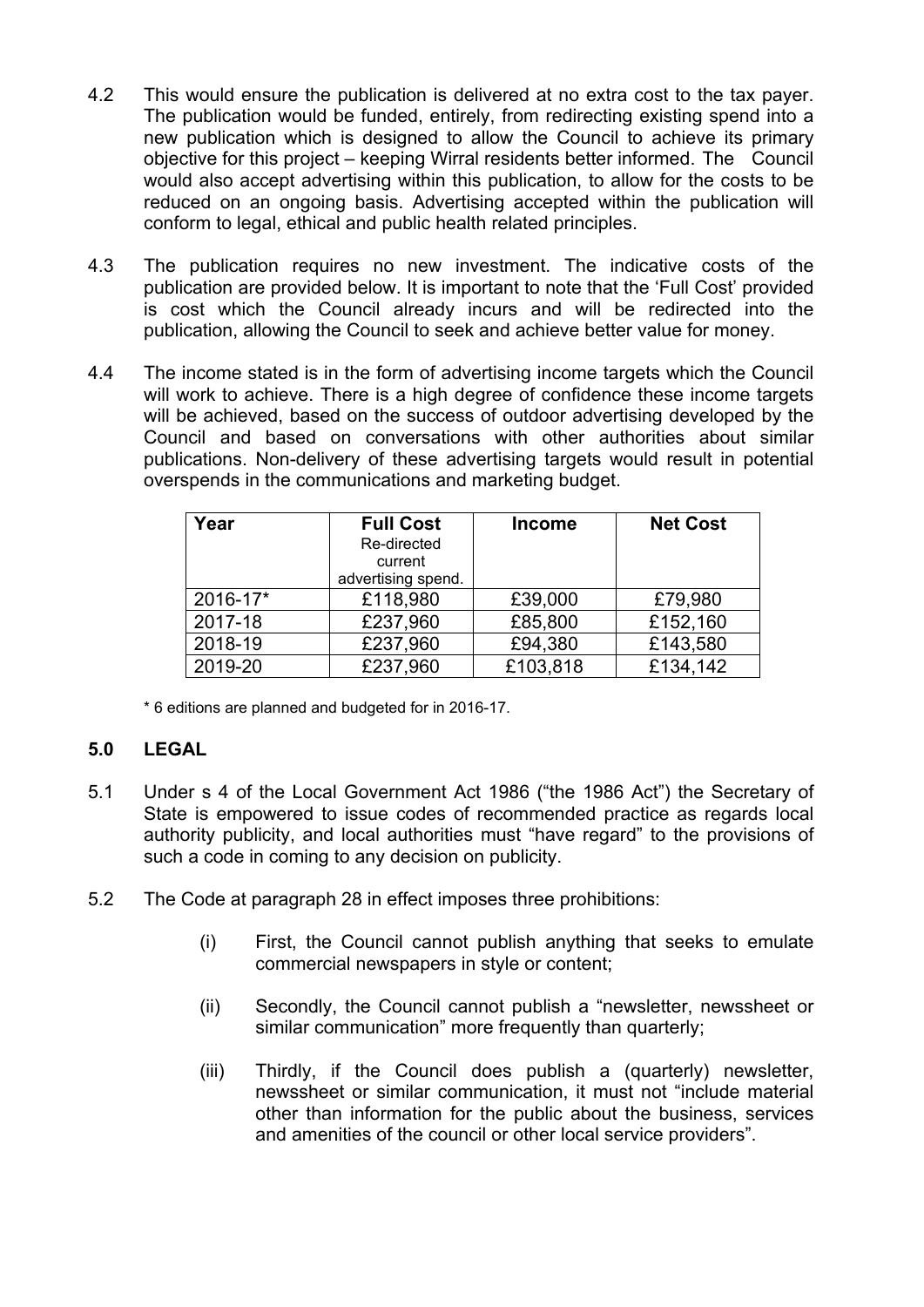- 5.3 In relation to the first and third points, the Council is clear that the proposed monthly publication would not seek to present itself as an independent newspaper or media source. The publication would seek to promote public services, provide relevant and useful information to residents about public services, and enable community organisations and group to highlight their work in supporting their communities.
- 5.4 With reference to the second point, there is no relevant legal authority (i.e. caselaw) found on the meaning of "newsletter" or "newssheet". However, those words are essentially used in the Code, alongside the reference to "other similar communications", to indicate that the format of the publication is not critical. What is key is whether it has a news content. There is nothing in English authority that is sufficiently relevant in defining a "newspaper", however there are some Australian cases that offer useful guidance, namely *John Fairfax & Sons Ltd v Deputy Commissioner of Taxation* (1988) 15 NSWLR 620 and *Downland Publications Ltd v Deputy Commissioner of Taxation* (1982) 64 FLR 216 and the cases cited in those judgments. They treat it as a question of fact and degree, but say that a newspaper is a publication containing a narrative of recent events and occurrences (i.e. news). News in that sense need not be all that it contains, nor even necessarily the greatest part by column inches (one could have a newspaper most of whose pages were occupied by advertising), but it should be the dominant or principal purpose or characteristic of the publication. So it has been held, for example, that daily form guides for racing are not newspapers.
- 5.5 The requirement for news content is the essential feature of a newsletter or a newssheet, and is needed for something to be a "similar communication" as well. That interpretation is also supported by the purpose (of protecting newspapers from unfair competition) that was the stated rationale for the introduction of paragraph 28 of the Code in its present form.
- 5.6 However, there are some reasons to think that in this particular context a fairly broad approach has to be taken both to what is news, and to what is sufficient news content. That is because "similar communication" obviously is a broadening phrase, and also because the last sentence of para 28 indicates that it is possible to be a newsletter, newssheet or similar communication, and yet contain only information about the business, services and amenities of the council or other local service providers. Again, the first sentence of para 28 indicates that the publication is possible to be a newsletter (etc) without being like a commercial newspaper.
- 5.7 In broad terms, the publication will be caught as a newsletter (etc) if it has a substantial amount of content that is topical because it informs readers about, or discusses, recent or current events. By contrast, a publication that is purely or overwhelmingly dedicated to providing information about matters which have no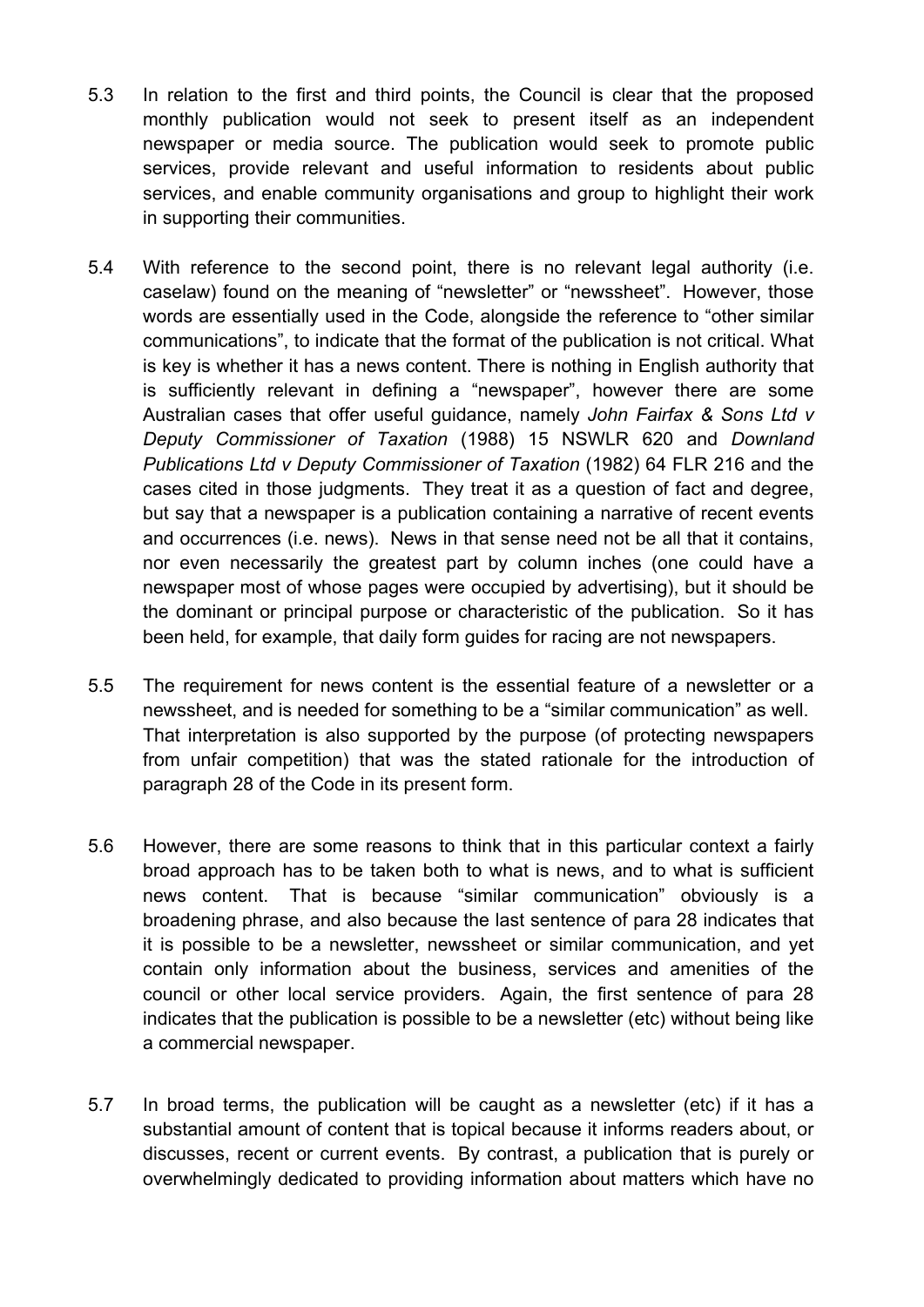real topicality about them should not be caught. This is a matter of fact and degree – it is not possible to draw a sharp dividing line.

- 5.8 The proposal is to ensure that the publication adheres to the Code in relation to its content and style, and would also adhere to the Code in relation to including material only for the purpose of providing information to the public about the business, services and amenities of the council or other local service providers.
- 5.9 There is a statutory requirement to "have regard" to the Code. The Code here does have parliamentary approval under the 1986 Act, and to publish a newssheet monthly rather than quarterly is quite a significant departure, albeit only from one point in the Code. As against that, the subject-matter of the Code is not comparable with guidance concerning (for example) the detention of patients under the mental health legislation. Further, the 1986 Act does contain mechanisms (in ss 4A and 4B) for the Secretary of State to make compliance with aspects of the Code mandatory if he considers it necessary to do so, which suggests that the "have regard" obligation should not be too stringently interpreted when those mechanisms have not been employed.
- 5.10 The caselaw about what to "have regard" to the Code means has recently been reviewed in *R (Governing Body of London Oratory School) v Schools Adjudicator* [2015] EWHC 1012 (Admin). What that review indicates is that having regard to a code or guidance does not mean that it has to be followed, but if an authority is to depart from it, then it needs to recognise that that is what it is doing, and to have formulated reasons for doing so. The extent to which those reasons need merely be ones that are *Wednesbury* reasonable on the one hand, or must attain a certain standard of cogency or convincingness on the other, depends in part upon how fundamental is the departure from the guidance, and in part upon the statutory context (e.g. whether the subject-matter of the guidance deals with fundamental matters such as personal liberty, and whether its content has the approval of Parliament).
- 5.11 The reasoning behind the proposal for a monthly publication, and therefore the departure from the Code, can be summarised as follows:
	- (i) There is strong evidence to suggest that local residents do not currently feel well informed about local services, at a time when the need for significant savings means that the Council regards keeping residents informed as being particularly important;
	- (ii) Although there are two free local commercial newspapers that are currently distributed within the borough, the one with the larger circulation still does not reach around one-third of households.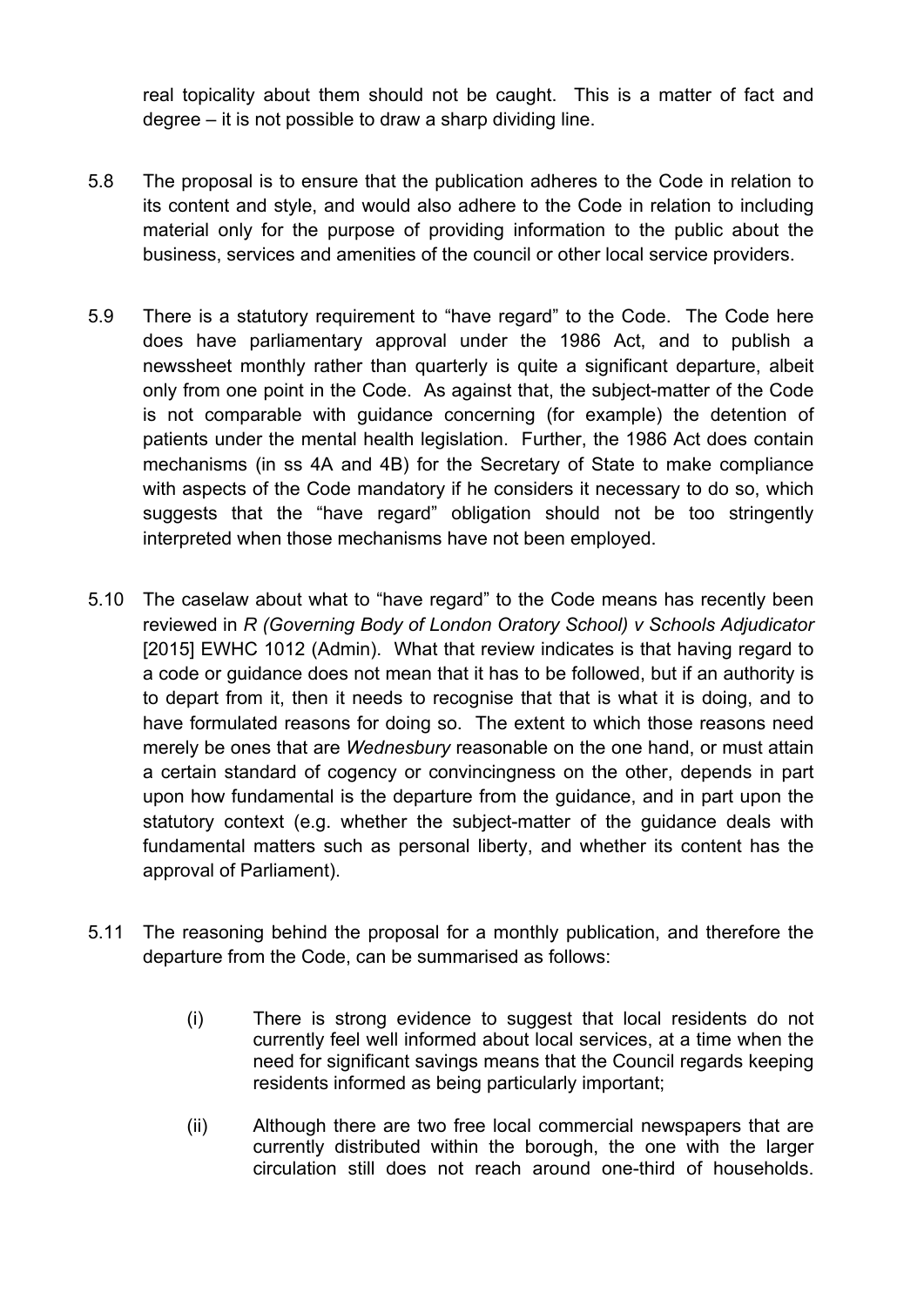There is evidence that about one-third of households do not currently receive any local newspaper, and there is believed to be a correlation between non-receipt and social deprivation (common sense suggests that distribution of free newspapers is indeed likely to be concentrated, for advertising reasons, on households in areas where disposable income is likely to be higher);

- (iii) The Council believes that to make the intended content of Wirral Life as useful as it should be (i.e. sufficiently topical), monthly publication is required;
- (iv) The Council believes that net financial savings can be achieved by publishing monthly, at a cost partly offset by commercial advertising, and reducing expenditure on other forms of advertising of services and statutory notices.
- 5.12 The Council has received advice from counsel on this matter.

## **6.0 RESOURCE IMPLICATIONS: STAFFING, ICT AND ASSETS**

- 6.1 The publication will be delivered through existing resources within the Council's communications and marketing division, and through a process of centralising costs associated with communications, advertising and promotion.
- 6.2 Subject to Cabinet approval the Council will seek to secure contracts with external agencies to deliver print, production and distribution to support delivery of the publication for a period of not less than 36 months.

### **7.0 RELEVANT RISKS**

7.1 A project management group has been established which will guide the Council's work towards delivering this project. An initial risk assessment has been developed and will be further built upon subject to Cabinet giving approval to move the project onto the next stage of its development.

### **8.0 ENGAGEMENT / CONSULTATION**

8.1 The publication will enable the Council to engage more effectively with community organisations, residents and partners; supporting people and communities to be better informed and connect with each other.

#### **9.0 EQUALITY IMPLICATIONS**

9.1 There are many positive equality implications emerging from the publication. Every resident, regardless of demographic or geographic factors, will now be able to receive current, up to date and useful information on public services and activities within their community.